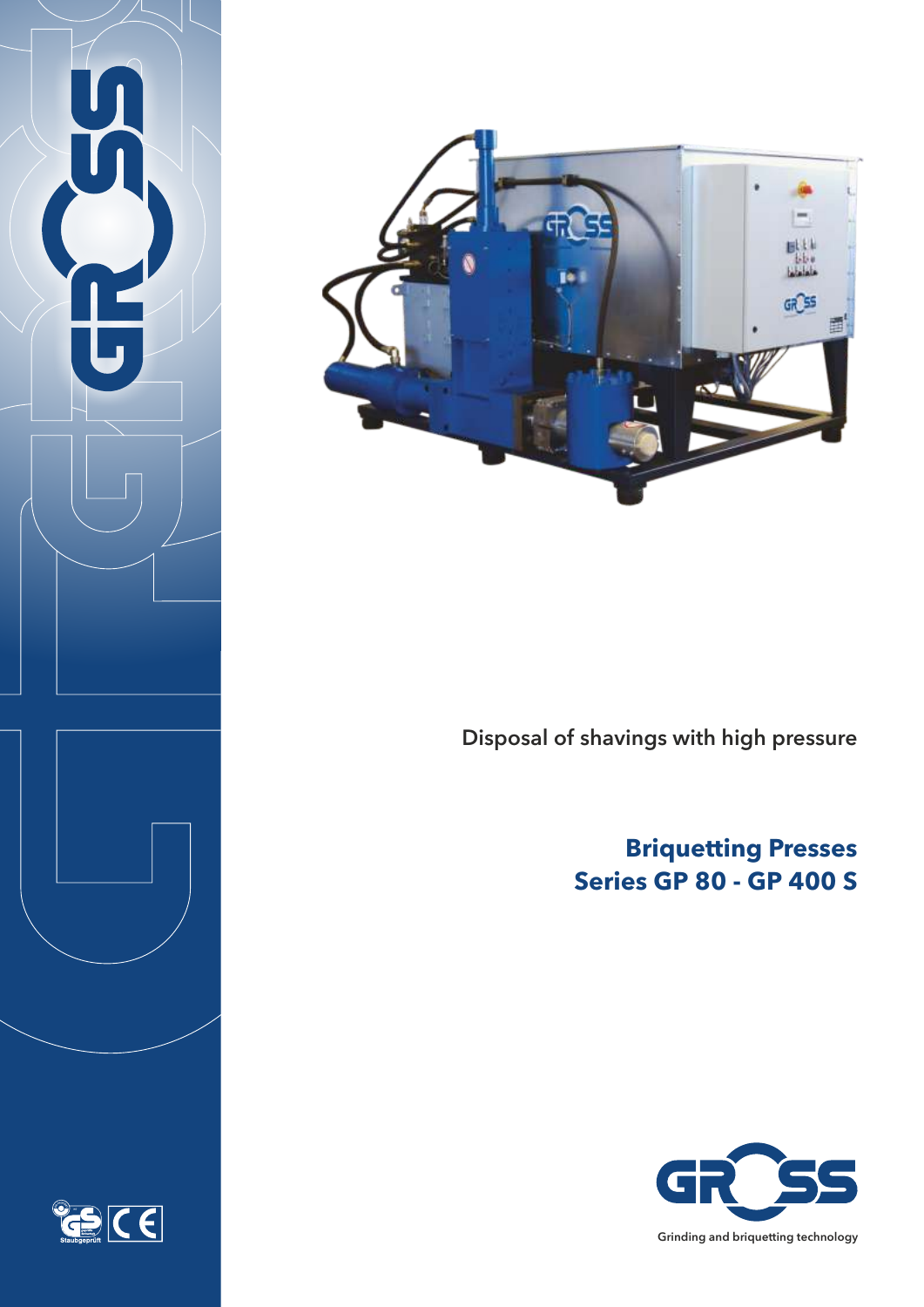#### Briquetting presses GP 80 - GP 400 S

GP series briquetting presses are especially robust and handle all briquetting materials such as wood shavings, wood chips, paper, different types of cardboard, Styrofoam, straw, hay and many other homogenous materials.

They are easy to maintain, convincing due to low operating cost, and can compress a great variety of materials.

Therefore, the GP series is the first choice for the wood processing industry.



GP-press under dust collector





Right- and lefthand design Right- and left orientateal execution



Press with transport tube and bag filler rotor

#### Features Features



Strand length monitor attachment for automatic briquett lenght regulation



Solid Valve and Pumptechnology



PLC controls / control cabinet





The PLC controls ensure user friendly, fully automatic operation Option: with info display



The sturdy agitator, worm-supercharger

Strong pressing operation by amply dimensioned cylinder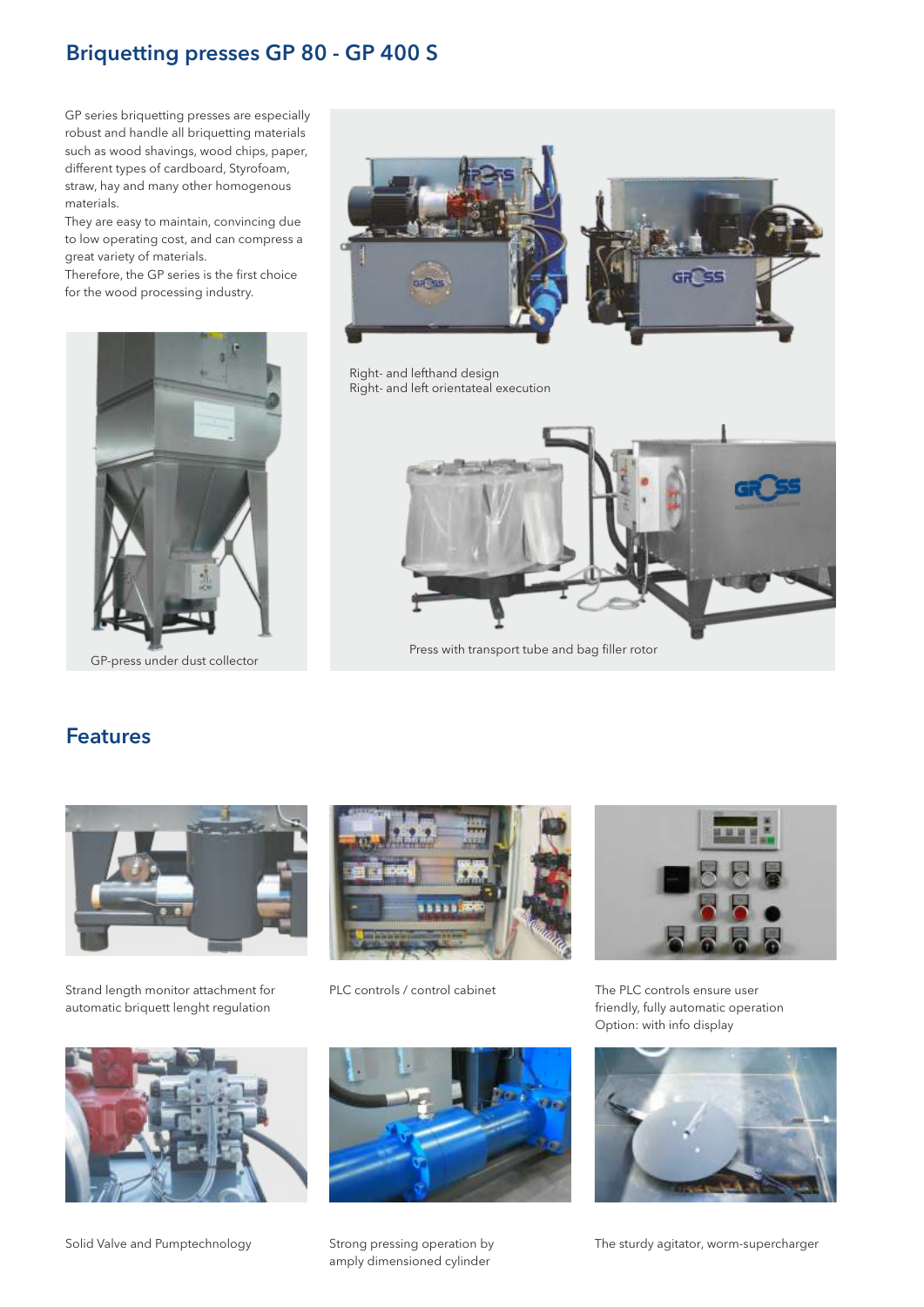#### **Functional description and Overview**

The material to be processed is fed into the container either manually or by way of a filter or conveyor belt.

The permanent mixer and a separately controlled discharge screw-transport feed the material into the press chamber. The material is prepressed and then compressed in the main pressing procedure without the aid of binding materials.

The maximum material moisture level does not exceed 18 %. The output, depending on the machine can be up to 450 kg/h. Briquettes with a diameter of 50 mm, 60 mm, 70 mm or 80 mm are produced. The driving force of the briquette press is an electric motor with a driving power of 7,5 kw up to 22 kw.

Individually adaptable feed container and compact design for high stability

Continuous material infeed by dosing unit and spiral conveyor



**Features** 



Option: The fill level indicator



Two high-powered motors drive the screw compressor and the supercharges unit



Oil temperature measurement unit Option: oil deficiency switch



Option: Oil cooling system for the hydraulic unit



Hardened, replaceable mechanic channel bushings



Option: cooling system for the presstong